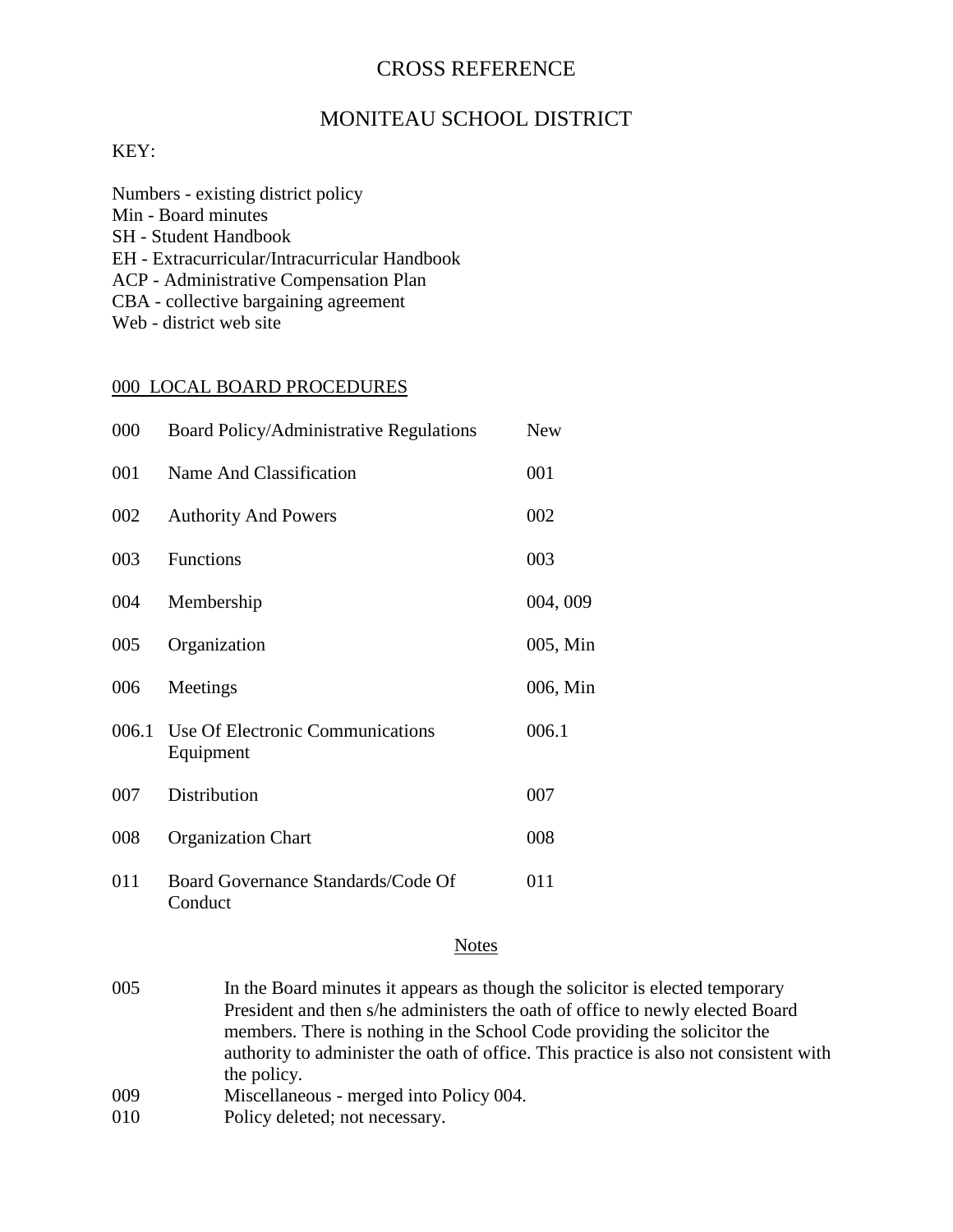## 100 PROGRAMS

| 100   | Strategic Plan                                                   | $100$ , web                                        |
|-------|------------------------------------------------------------------|----------------------------------------------------|
| 101   | Mission Statement/Philosophy of Education                        | 101, SH                                            |
| 102   | <b>Academic Standards</b>                                        | 102                                                |
| 103   | Nondiscrimination In School And<br><b>Classroom Practices</b>    | 103, SH                                            |
| 104   | Nondiscrimination In Employment And<br><b>Contract Practices</b> | 104, SH                                            |
| 105   | <b>Curriculum Development</b>                                    | 105                                                |
| 105.1 | Curriculum Review By Parents/Guardians<br><b>And Students</b>    | 105.1                                              |
|       | 105.2 Exemption From Instruction                                 | 105.2                                              |
| 106   | <b>Guides For Planned Instruction</b>                            | 106                                                |
| 107   | <b>Adoption Of Planned Instruction</b>                           | 107                                                |
| 108   | <b>Adoption Of Textbooks</b>                                     | 108                                                |
| 109   | <b>Resource Materials</b>                                        | 109                                                |
|       | 109.1 Resource Materials -<br>Challenges/Reconsideration         | 109.1                                              |
| 110   | <b>Instructional Supplies</b>                                    | 110                                                |
| 111   | <b>Lesson Plans</b>                                              | 111                                                |
| 112   | <b>Guidance Counseling</b>                                       | 112                                                |
| 113   | <b>Special Education</b>                                         | Policy on hold pending final IDEIA<br>regulations. |
|       | 113.1 Discipline Of Students With Disabilities                   | Policy on hold pending final IDEIA<br>regulations. |
| 114   | <b>Gifted Education</b>                                          | SH, 114, Min                                       |
| 115   | <b>Vocational Technical Education</b>                            | 115                                                |
| 116   | Tutoring                                                         | 116                                                |
| 117   | Homebound Instruction                                            | 117                                                |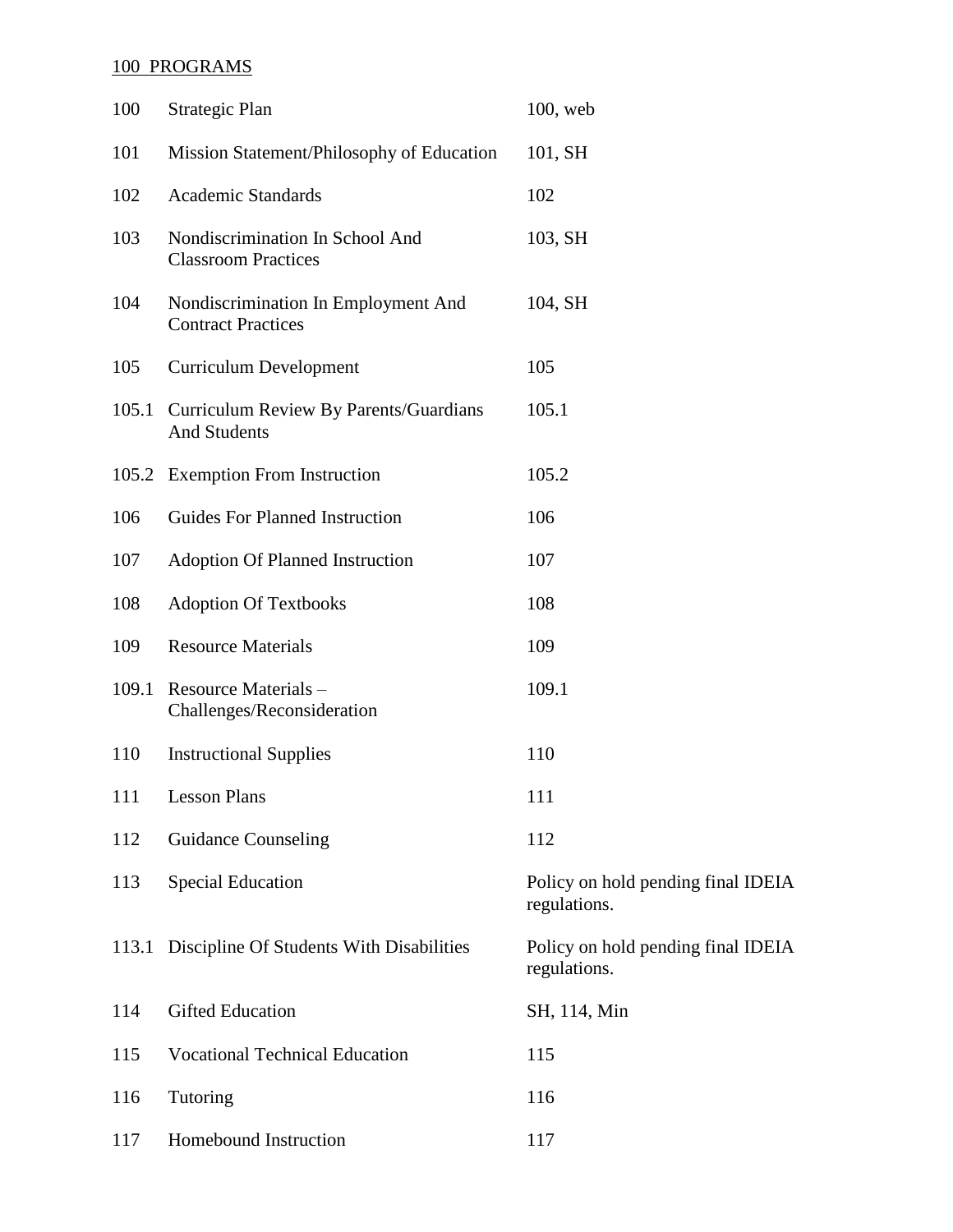| 118   | <b>Independent Study</b>                                                  | 118        |
|-------|---------------------------------------------------------------------------|------------|
| 119   | <b>Current Events</b>                                                     | 119        |
| 121   | <b>Field Trips</b>                                                        | 121, SH    |
| 122   | <b>Extracurricular Activities</b>                                         | 122, EH    |
| 123   | <b>Interscholastic Athletics</b>                                          | 123, EH    |
| 124   | <b>Alternative Instruction Methods</b>                                    | 124        |
| 125   | <b>Community Education</b>                                                | 125        |
| 126   | <b>Class Size</b>                                                         | 126        |
| 127   | <b>Assessments</b>                                                        | 127        |
| 130   | Homework                                                                  | 130        |
| 137   | <b>Home Education Programs</b>                                            | 137        |
| 137.1 | <b>Extracurricular Participation By Home</b><br><b>Education Students</b> | <b>New</b> |
| 138   | English As A Second Language Program                                      | 138        |
| 140   | <b>Charter Schools</b>                                                    | 140        |
| 140.1 | <b>Extracurricular Participation By</b><br>Charter/Cyber Charter Students | <b>New</b> |
| 142   | <b>Migrant Students</b>                                                   | 142        |
| 143   | <b>Standards For Persistently Dangerous</b><br>Schools                    | 143        |
| 144   | <b>Standards For Victims Of Violent Crimes</b>                            | 144        |
| 146   | <b>Student Services</b>                                                   | <b>SH</b>  |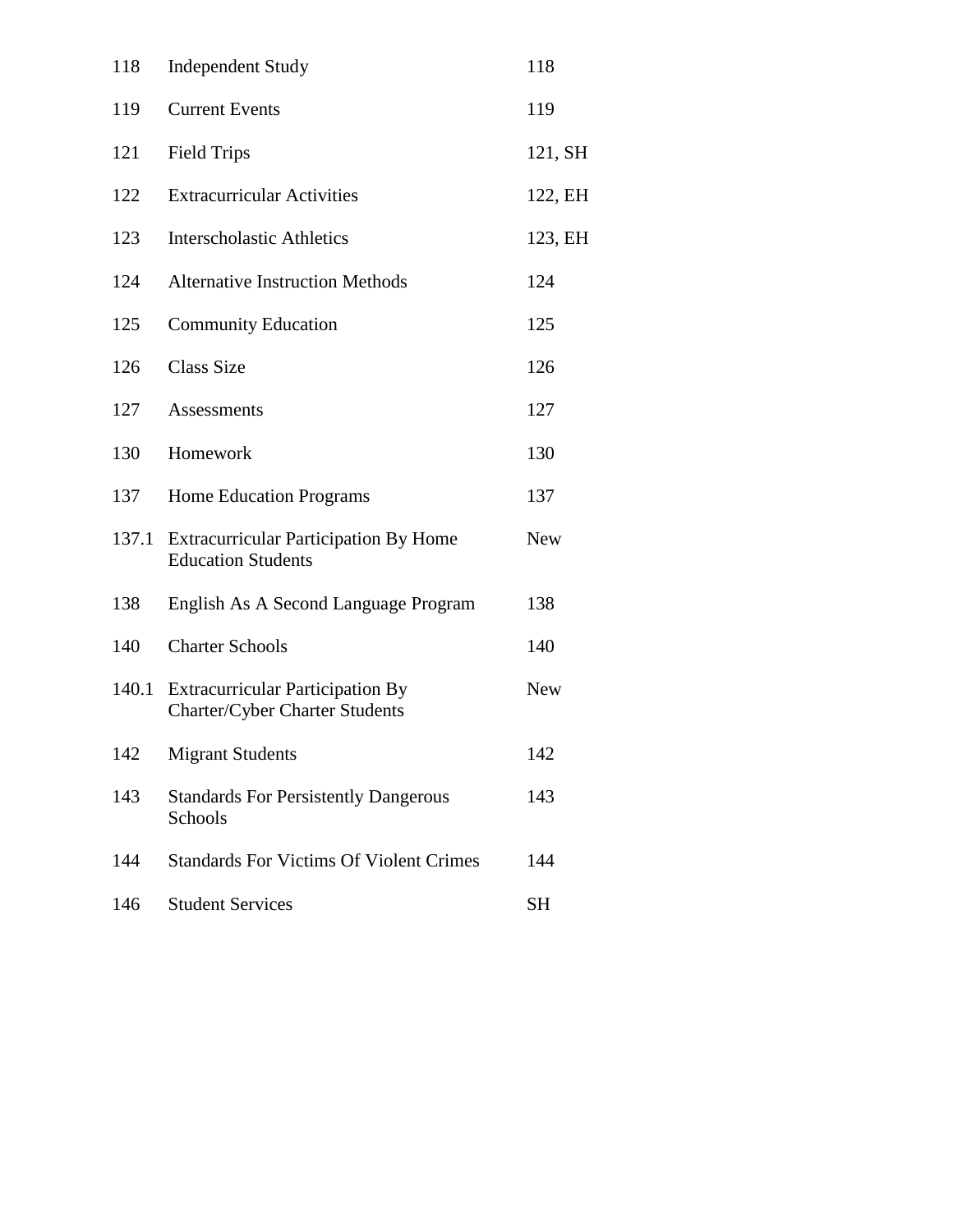## 200 PUPILS

| 200   | <b>Enrollment In District</b>                  | New - based on School Code and state<br>regulations.                                                                                 |
|-------|------------------------------------------------|--------------------------------------------------------------------------------------------------------------------------------------|
| 201   | <b>Admission Of Students</b>                   | 201                                                                                                                                  |
| 202   | <b>Eligibility Of Nonresident Students</b>     | 202                                                                                                                                  |
| 203   | <b>Immunizations and Communicable Diseases</b> | 203, SH - HIV/AIDS is a separate policy.                                                                                             |
| 203.1 | <b>HIV</b> Infection                           | 203                                                                                                                                  |
| 204   | Attendance                                     | 204, SH                                                                                                                              |
| 205   | Postgraduate Students                          | 205                                                                                                                                  |
| 206   | <b>Assignment Within District</b>              | New - based on School Code.                                                                                                          |
| 207   | <b>Confidential Communications Of Students</b> | New - based on PA statute and<br>regulation.                                                                                         |
| 208   | Withdrawal From School                         | 207                                                                                                                                  |
| 209   | Health Examinations/Screenings                 | 208, SH                                                                                                                              |
| 210   | <b>Use Of Medications</b>                      | SH, 209, CBA - deleted references to<br>health services; not necessary in policy.                                                    |
|       | 210.1 Possession/Use Of Asthma Inhalers        | Min, 209                                                                                                                             |
| 211   | <b>Student Accident Insurance</b>              | 210                                                                                                                                  |
| 212   | <b>Reporting Student Progress</b>              | 211                                                                                                                                  |
| 213   | <b>Assessment Of Student Progress</b>          | SH, 212 - deleted procedural grading<br>language.                                                                                    |
| 214   | <b>Class Rank</b>                              | 213, SH                                                                                                                              |
| 215   | <b>Promotion And Retention</b>                 | 214, SH                                                                                                                              |
| 216   | <b>Student Records</b>                         | 215, SH - this policy was mainly<br>procedural and should be placed in an<br>administrative regulation. Used PSBA's<br>model policy. |
| 216.1 | Supplemental Discipline Records                | <b>New</b>                                                                                                                           |
| 217   | <b>Graduation Requirements</b>                 | 216, 219, 220, SH - removed procedural<br>language.                                                                                  |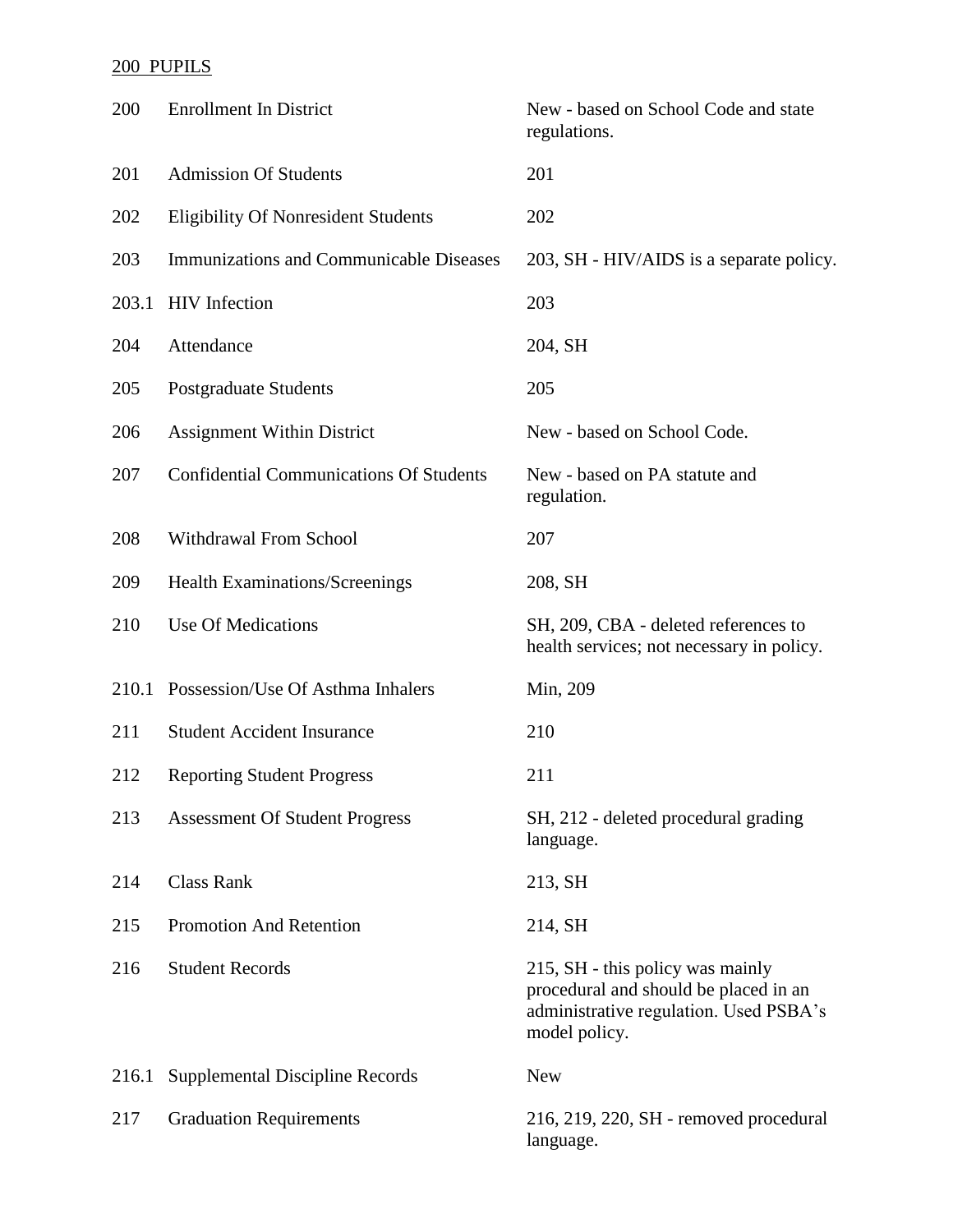| 218   | <b>Student Discipline</b>                                          | 226, 230, SH - Conduct and Discipline<br>Code is referred to in policy, not restated<br>in policy. Corporal punishment is illegal.                                             |
|-------|--------------------------------------------------------------------|--------------------------------------------------------------------------------------------------------------------------------------------------------------------------------|
| 218.1 | Weapons                                                            | 229, SH                                                                                                                                                                        |
| 218.2 | <b>Terroristic Threats/Acts</b>                                    | <b>SH</b>                                                                                                                                                                      |
| 219   | <b>Student Complaint Process</b>                                   | <b>New</b>                                                                                                                                                                     |
| 220   | <b>Student Expression/Distribution And Posting</b><br>Of Materials | New - based on School Code, state<br>regulations and court decisions.                                                                                                          |
| 221   | Dress And Grooming                                                 | SH, New - based on School Code and<br>state regulations.                                                                                                                       |
| 222   | <b>Tobacco Use</b>                                                 | 201, 222, 223, SH - Don't list<br>consequences in policies. Why separate<br>penalties for smokeless tobacco?                                                                   |
| 223   | Use Of Motor Vehicles                                              | 228                                                                                                                                                                            |
| 224   | Care Of School Property                                            | 237, New - based on School Code.                                                                                                                                               |
| 225   | <b>Relations With Law Enforcement Agencies</b>                     | New - based on School Code.                                                                                                                                                    |
| 226   | <b>Searches</b>                                                    | SH, New - based on School Code, state<br>regulations and court decisions.                                                                                                      |
| 227   | Controlled Substances/Paraphernalia                                | 224, SH, Min - Situational procedures<br>and forms should be placed in<br>administrative regulations.                                                                          |
| 228   | <b>Student Government</b>                                          | Min - New                                                                                                                                                                      |
| 229   | <b>Student Fundraising</b>                                         | SH - New                                                                                                                                                                       |
| 230   | <b>Public Performances By Students</b>                             | <b>New</b>                                                                                                                                                                     |
| 231   | Social Events And Class Trips                                      | New - based on School Code.                                                                                                                                                    |
| 232   | Student Involvement In Decision-Making                             | <b>New</b>                                                                                                                                                                     |
| 233   | <b>Suspension And Expulsion</b>                                    | New - based on state and federal law and<br>regulation.<br>231, 232, 233, 234 - all procedural,<br>should be placed in an administrative<br>regulation.<br>Used PSBA's policy. |
| 234   | <b>Pregnant/Married Students</b>                                   | New - based on School Code and state<br>regulation.                                                                                                                            |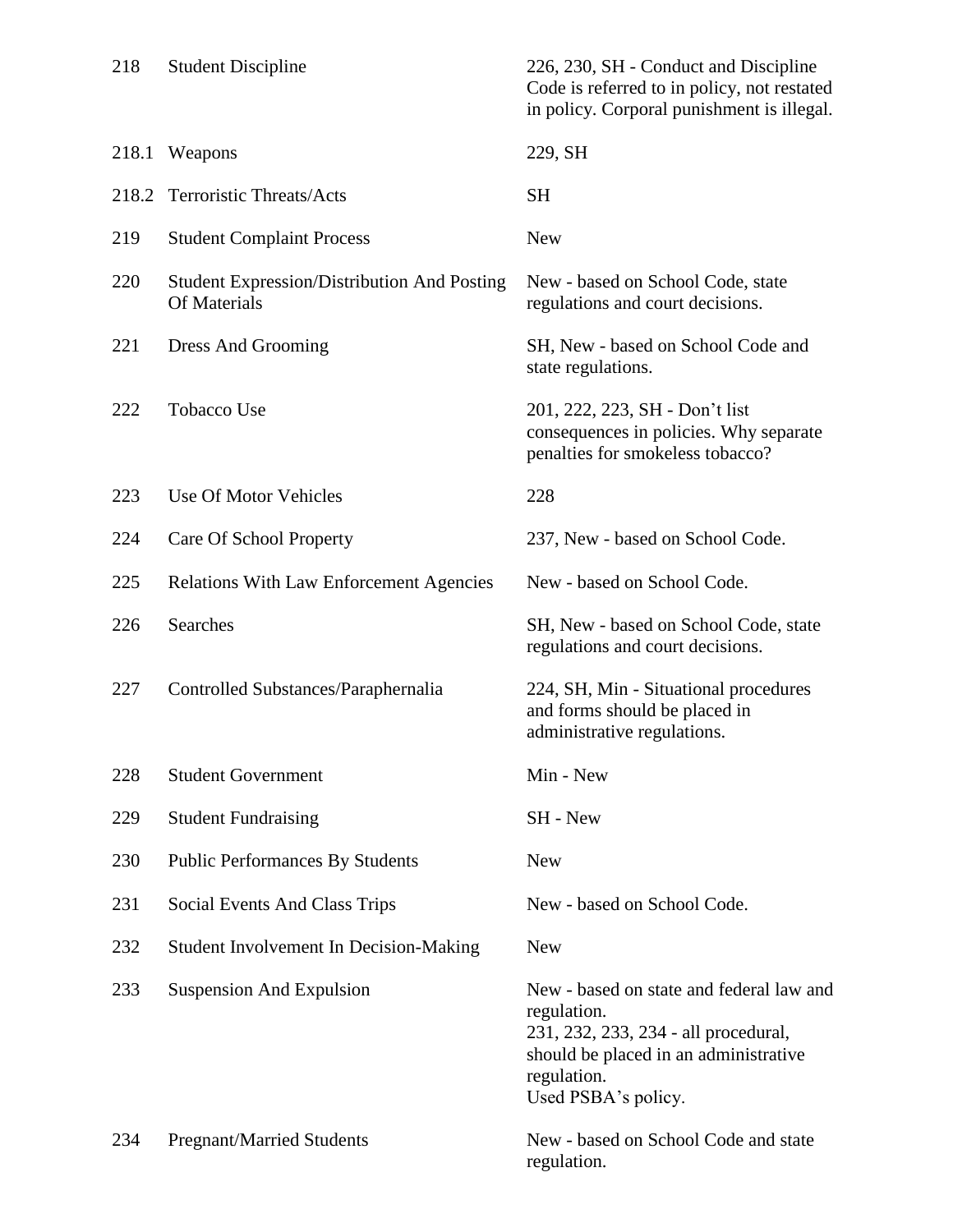| 235 | <b>Student Rights/Surveys</b>     | 235, New - based on state and federal law<br>and regulations.                                                        |
|-----|-----------------------------------|----------------------------------------------------------------------------------------------------------------------|
| 236 | <b>Student Assistance Program</b> | New - based on School Code and state<br>regulations.                                                                 |
| 237 | <b>Electronic Devices</b>         | SH, 237, 243                                                                                                         |
| 239 | Foreign Exchange Students         | New - based on state regulations and<br>federal law.                                                                 |
| 246 | <b>Student Wellness</b>           | 252                                                                                                                  |
| 247 | Hazing                            | 242                                                                                                                  |
| 248 | Unlawful Harassment               | 201 - expand to include other forms of<br>unlawful harassment - PSBA's policy is<br>tailored to OCR recommendations. |
| 250 | <b>Student Recruitment</b>        | <b>New</b>                                                                                                           |
| 251 | <b>Homeless Students</b>          | <b>New</b>                                                                                                           |

## **Deletions**

- Runaways does not constitute a policy, more procedural.
- Moniteau Senior Trip Guidelines procedure, not policy.
- Study Hall Policy procedure, not policy.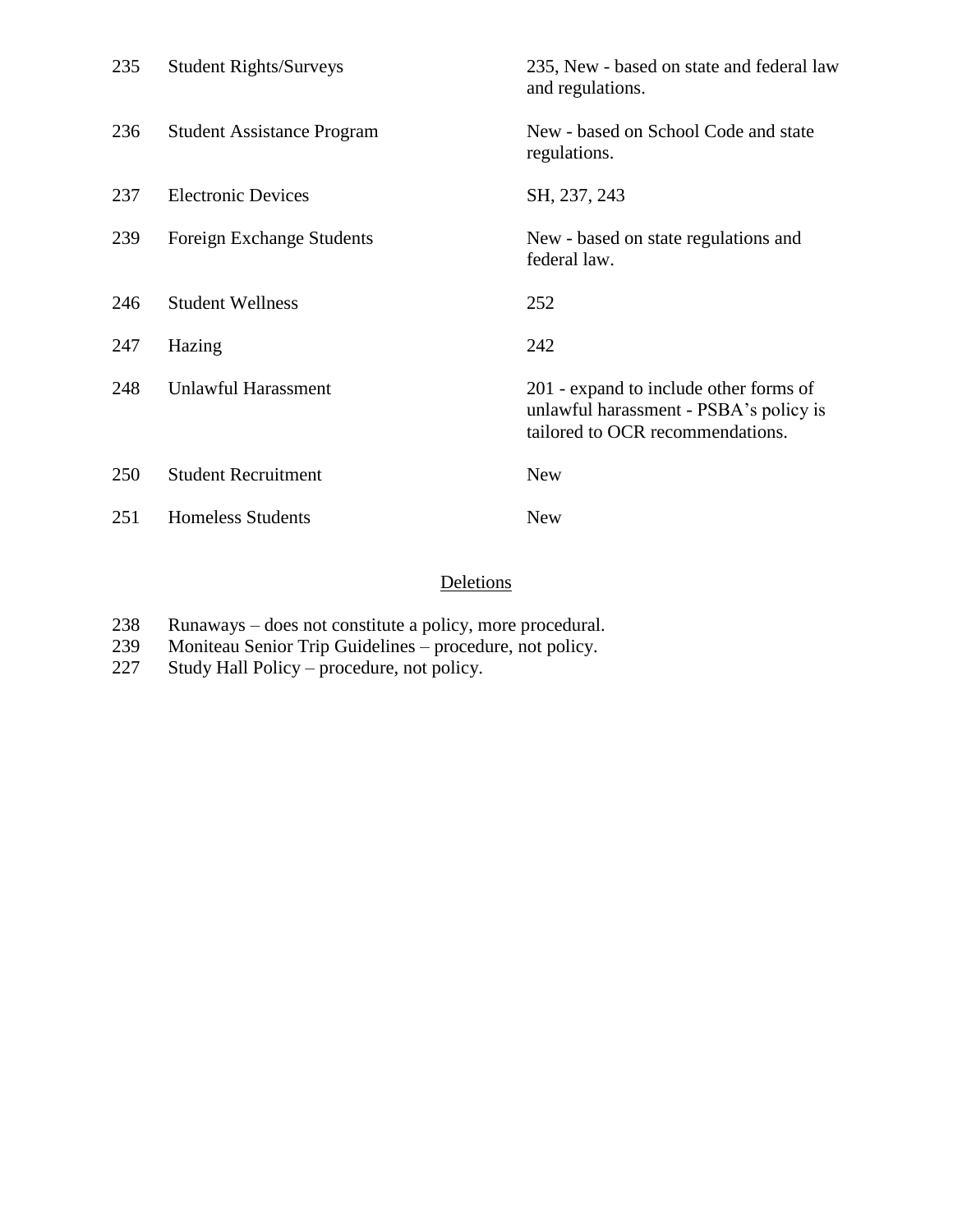### 300 EMPLOYEES

| 301   | <b>Creating A Position</b>                  |            |
|-------|---------------------------------------------|------------|
| 302   | <b>Employment Of Superintendent</b>         |            |
| 303   | <b>Employment Of Administrators</b>         |            |
| 304   | <b>Employment Of District Staff</b>         |            |
| 305   | <b>Employment Of Substitutes</b>            | <b>CBA</b> |
| 306   | <b>Employment Of Summer School Staff</b>    |            |
| 307   | <b>Student Teachers/Interns</b>             |            |
| 308   | <b>Employment Contract/Board Resolution</b> | <b>CBA</b> |
| 309   | <b>Assignment And Transfer</b>              | <b>CBA</b> |
| 310   | <b>Abolishing A Position</b>                |            |
| 311   | Suspensions/Furloughs                       | <b>CBA</b> |
| 312   | <b>Evaluation Of Superintendent</b>         |            |
| 313   | <b>Evaluation Of Employees</b>              | <b>ACP</b> |
| 314   | Physical Examination                        |            |
| 314.1 | <b>HIV</b> Infection                        |            |
| 316   | Nontenured Employees                        |            |
| 317   | <b>Disciplinary Procedures</b>              |            |
| 317.1 | <b>Terroristic Threats/Acts</b>             |            |
| 318   | <b>Penalties For Tardiness</b>              |            |
| 319   | <b>Outside Activities</b>                   |            |
| 320   | Freedom Of Speech In Nonschool Settings     |            |
| 321   | <b>Political Activities</b>                 |            |
| 322   | Gifts                                       |            |
| 323   | Smoking/Tobacco Use                         |            |
|       |                                             |            |

| 324 | <b>Personnel Files</b> | <b>CBA</b> |
|-----|------------------------|------------|
|     |                        |            |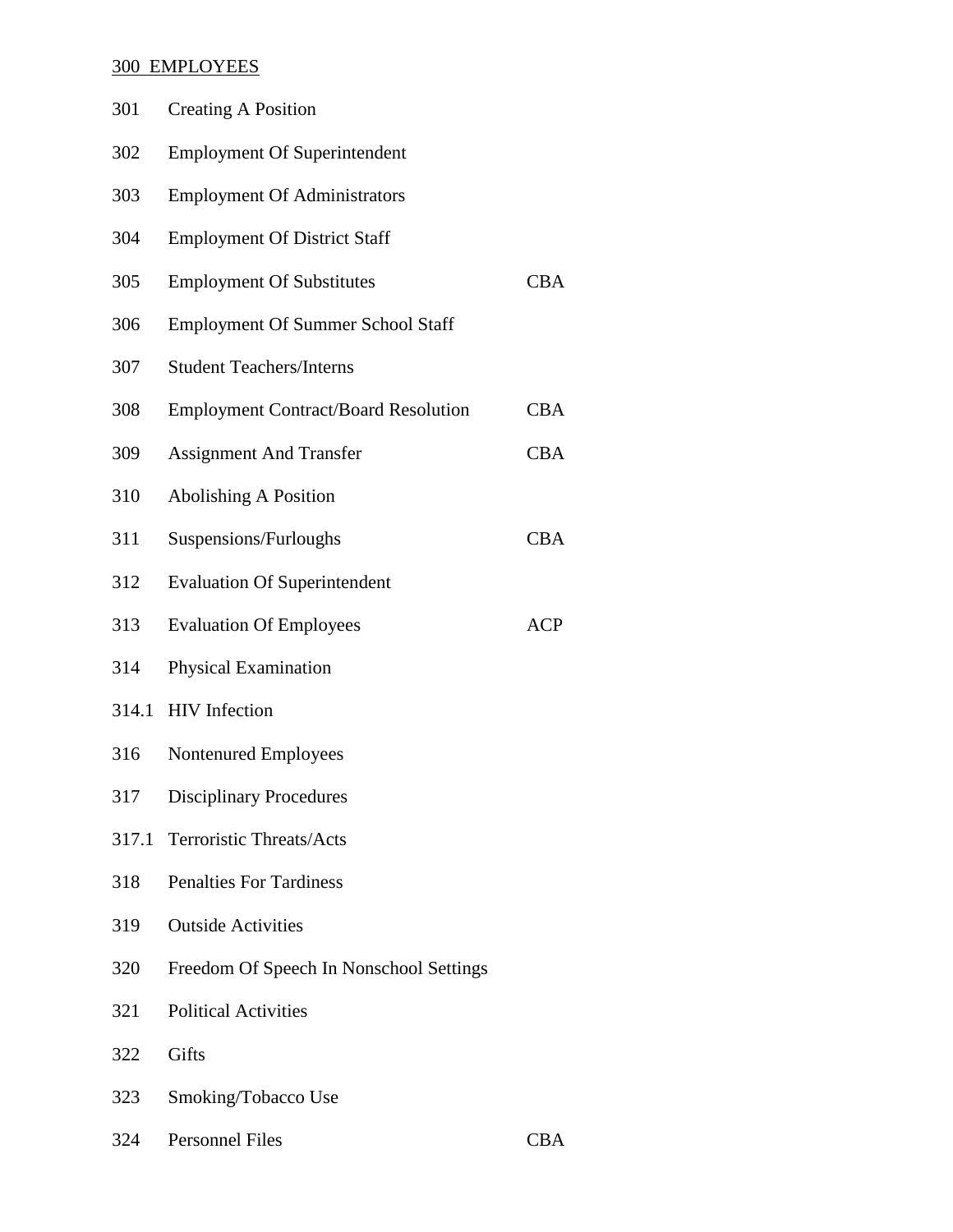| 325   | Dress And Grooming                         |            |
|-------|--------------------------------------------|------------|
| 326   | <b>Complaint Process</b>                   |            |
| 327   | <b>Management Team</b>                     |            |
| 328   | <b>Compensation Plans/Salary Schedules</b> |            |
| 330   | Overtime                                   | <b>CBA</b> |
| 331   | <b>Job Related Expenses</b>                | CBA, ACP   |
| 332   | <b>Working Periods</b>                     | <b>CBA</b> |
| 333   | <b>Professional Development</b>            | <b>ACP</b> |
| 334   | <b>Sick Leave For Employees</b>            | ACP, CBA   |
| 335   | <b>Family And Medical Leaves</b>           | <b>CBA</b> |
| 336   | <b>Personal Necessity Leave</b>            | CBA, ACP   |
| 337   | Vacation                                   | ACP, CBA   |
| 338   | <b>Sabbatical Leave</b>                    | CBA, ACP   |
| 338.1 | <b>Compensated Professional Leaves</b>     | CBA, ALP   |
| 339   | <b>Uncompensated Leave</b>                 | <b>CBA</b> |
| 340   | <b>Responsibility For Student Welfare</b>  |            |
| 341   | <b>Benefits For Part-Time Employees</b>    |            |
| 342   | <b>Jury Duty</b>                           |            |
| 343   | Paid Holidays                              | ACP, CBA   |
| 346   | Workers' Compensation                      |            |
| 348   | <b>Unlawful Harassment</b>                 |            |
| 351   | Drug And Substance Abuse                   |            |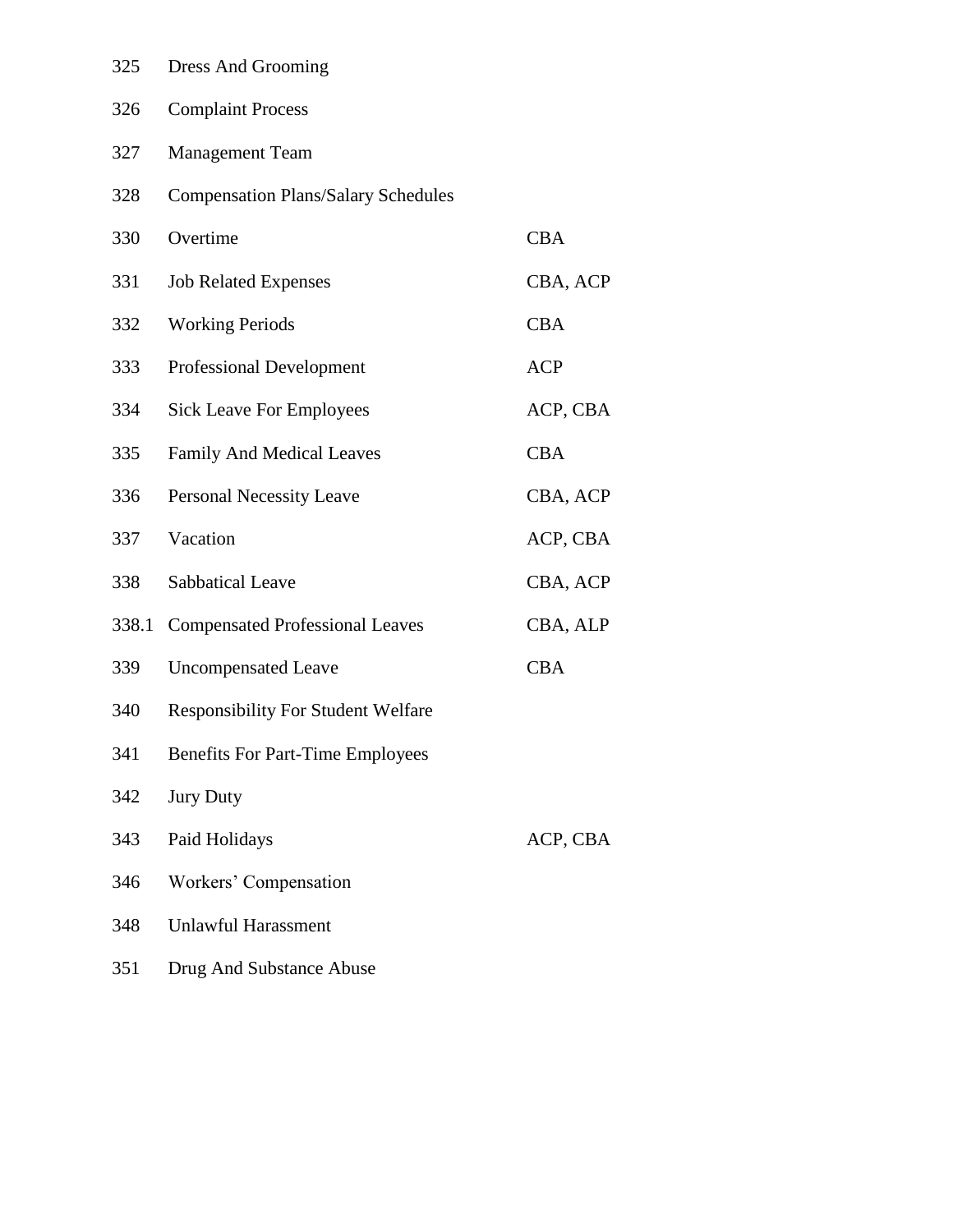### 600 FINANCES

| 601   | <b>Fiscal Objectives</b>            | 601                                         |
|-------|-------------------------------------|---------------------------------------------|
| 602   | <b>Budget Planning</b>              | 602                                         |
| 603   | <b>Budget Preparation</b>           | 603                                         |
| 604   | <b>Budget Adoption</b>              | 604                                         |
| 605   | Tax Levy                            | 605                                         |
| 605.1 | Tax Exoneration                     | 605                                         |
| 606   | <b>Tax Collection</b>               | 606                                         |
| 607   | <b>Tuition Income</b>               | 607                                         |
| 608   | <b>Bank Accounts</b>                | 608                                         |
| 609   | <b>Investment Of District Funds</b> | 609                                         |
| 610   | Purchases Subject To Bid/Quotation  | 610                                         |
| 611   | <b>Purchases Budgeted</b>           | 611                                         |
| 612   | <b>Purchases Not Budgeted</b>       | 612                                         |
| 613   | <b>Cooperative Purchasing</b>       | 613, Min                                    |
| 614   | Payroll Authorization               | 614                                         |
| 615   | <b>Payroll Deductions</b>           | 614, 615, CBA, ACP                          |
| 616   | <b>Payment Of Bills</b>             | 616                                         |
| 617   | Petty Cash                          | 617                                         |
| 618   | <b>Special Purpose Funds</b>        | 618                                         |
| 618.1 | Student Activities - Sales/Use Tax  | 618.1                                       |
| 619   | District Audit                      | 619                                         |
| 621   | Local Taxpayer Bill Of Rights       | 621                                         |
| 622   | <b>GASB Statement 34</b>            | 622                                         |
| 624   | <b>Taxable Fringe Benefits</b>      | New - based on School Code and IRS<br>Code. |
|       |                                     |                                             |

Procurement Cards 625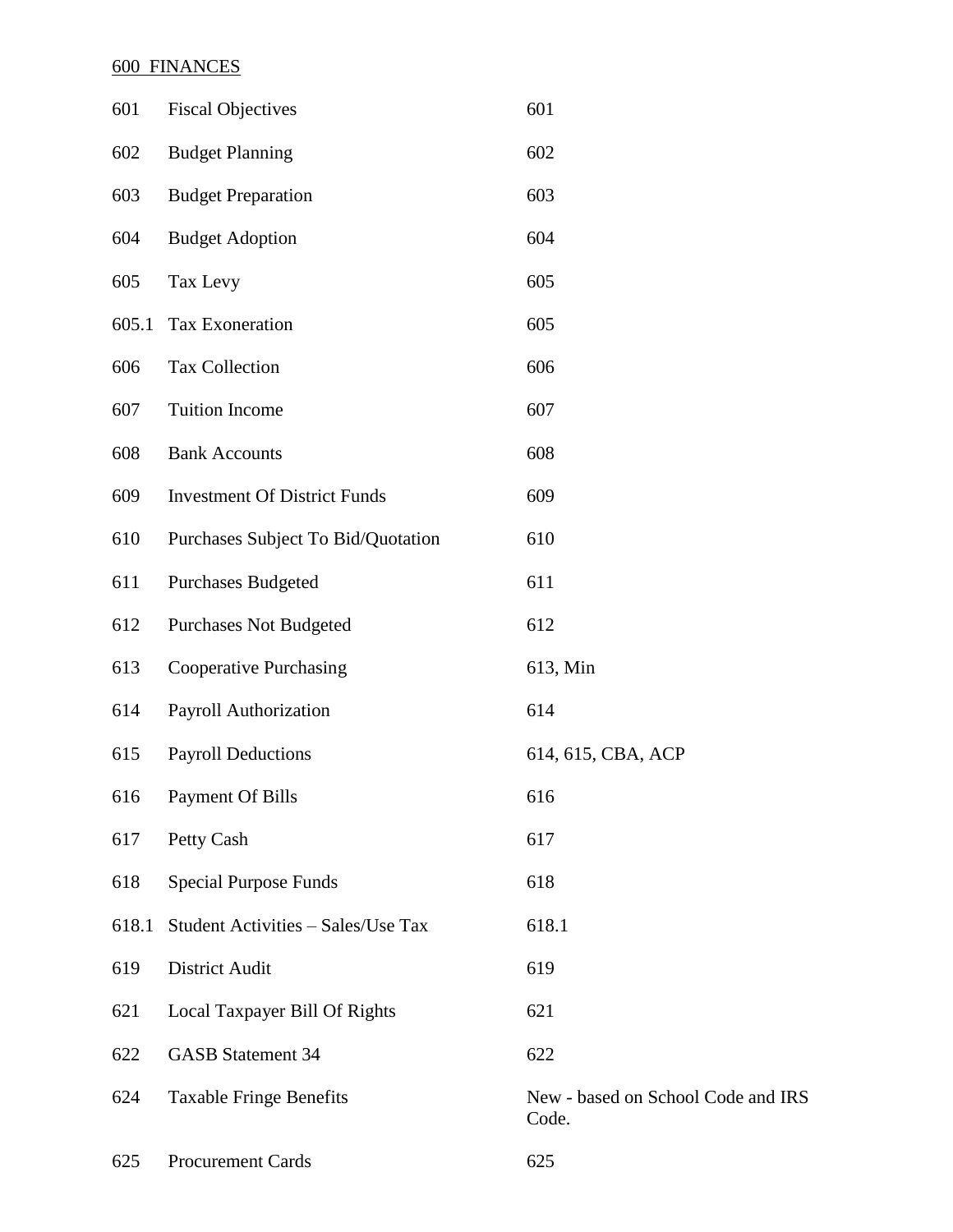#### **Notes**

- 616.1 This language has been moved into policy 331 Job Related Expenses.
- 616.2 This language has been moved into policy 331 Job Related Expenses.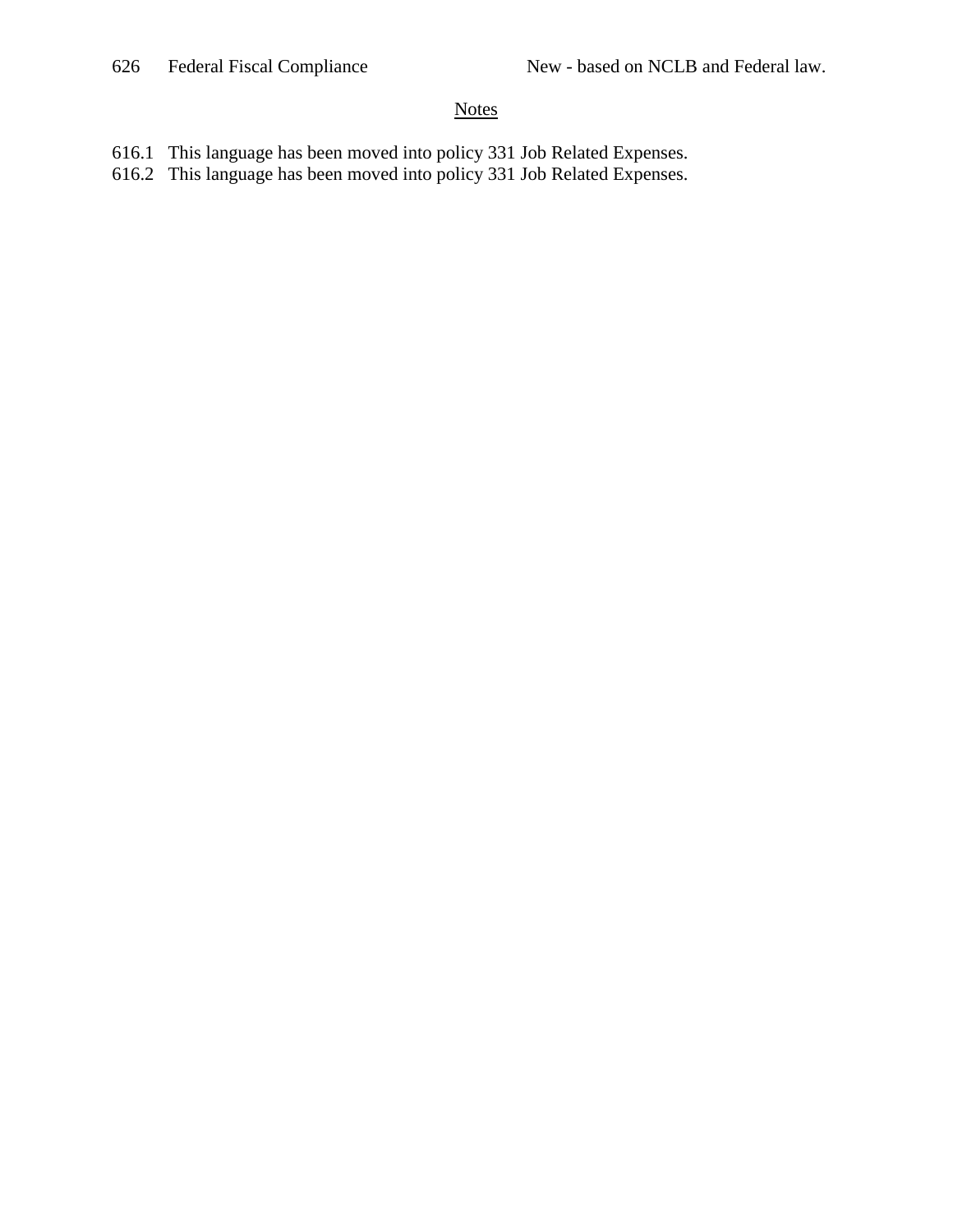# 700 PROPERTY

| 701   | <b>Facilities Planning</b>        | 701        |
|-------|-----------------------------------|------------|
| 702   | Gifts, Grants, Donations          | 702        |
| 703   | <b>Sanitary Management</b>        | 703        |
| 704   | Maintenance                       | 611.1, 704 |
| 705   | Safety                            | 705        |
| 706   | <b>Property Records</b>           | 706        |
| 707   | Use Of School Facilities          | SH, 707    |
| 708   | Lending Of Equipment And Books    | 708        |
| 709   | <b>Building Security</b>          | 709, 709.1 |
| 709.1 | <b>Electronic Surveillance</b>    | 709.1      |
| 710   | Use Of Facilities By Staff        | 710        |
| 715   | Use Of FAX Machines               |            |
| 716   | <b>Integrated Pest Management</b> |            |

Cellular Telephones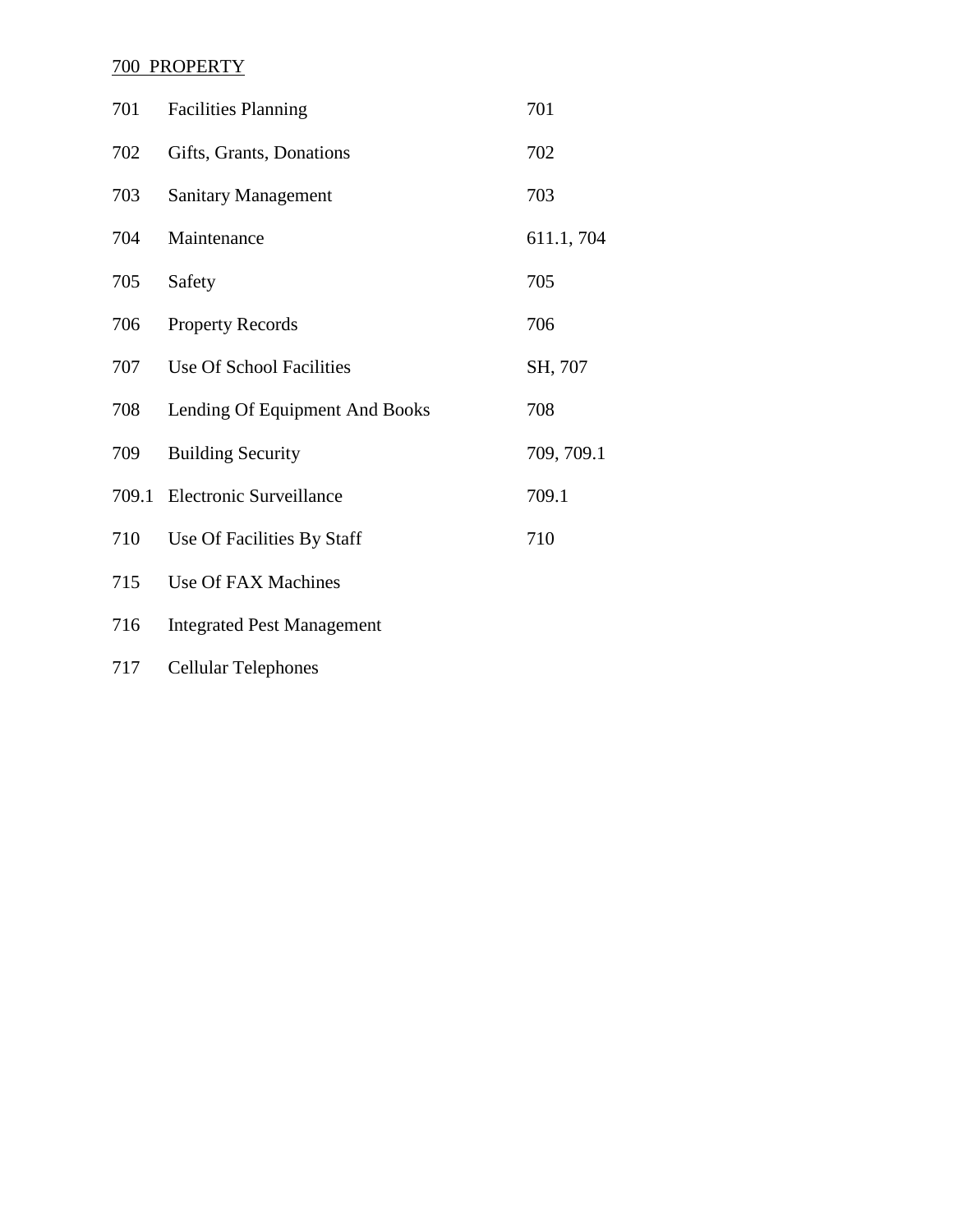## 800 OPERATIONS

| 800   | <b>Records Management</b>                       | New – based on state and federal laws.                                |
|-------|-------------------------------------------------|-----------------------------------------------------------------------|
| 801   | <b>Public Records</b>                           | $801$ – updated to comply with revisions<br>to the Right-To-Know Law. |
| 802   | <b>School Organization</b>                      | SH, 802                                                               |
| 803   | School Calendar                                 | 803                                                                   |
| 804   | School Day                                      | New – based on state law and<br>regulations.                          |
| 805   | <b>Emergency Preparedness</b>                   | 805                                                                   |
| 806   | Child/Student Abuse                             | 806                                                                   |
| 807   | <b>Opening Exercises/Flag Displays</b>          | 807 – updated to comply with state law<br>and regulations.            |
| 808   | Food Services                                   | SH, 808                                                               |
| 810   | Transportation                                  | SH, Min, 810                                                          |
| 810.1 | Drug And Alcohol Testing – Covered<br>Drivers   | New – based on federal regulations                                    |
|       | 810.2 Transportation – Bus Pass                 | 810.1                                                                 |
| 811   | Bonding                                         | 811                                                                   |
| 812   | Property Insurance                              | New - based on School Code.                                           |
| 813   | Other Insurance                                 | New – based on School Code.                                           |
| 814   | Copyright Material                              | 814                                                                   |
| 815   | Acceptable Use Of Internet                      | 815                                                                   |
| 815.1 | District Web Page                               | 815.1                                                                 |
| 815.2 | <b>Management Of Information Systems</b>        | 820                                                                   |
| 818   | <b>Contracted Services</b>                      | <b>New</b>                                                            |
| 819   | <b>Student Mental Health/Suicide Prevention</b> | 819                                                                   |
| 822   | Automated External Defibrillator (AED)          | 822                                                                   |
| 825   | <b>State Mandate Waivers</b>                    | New - School Code                                                     |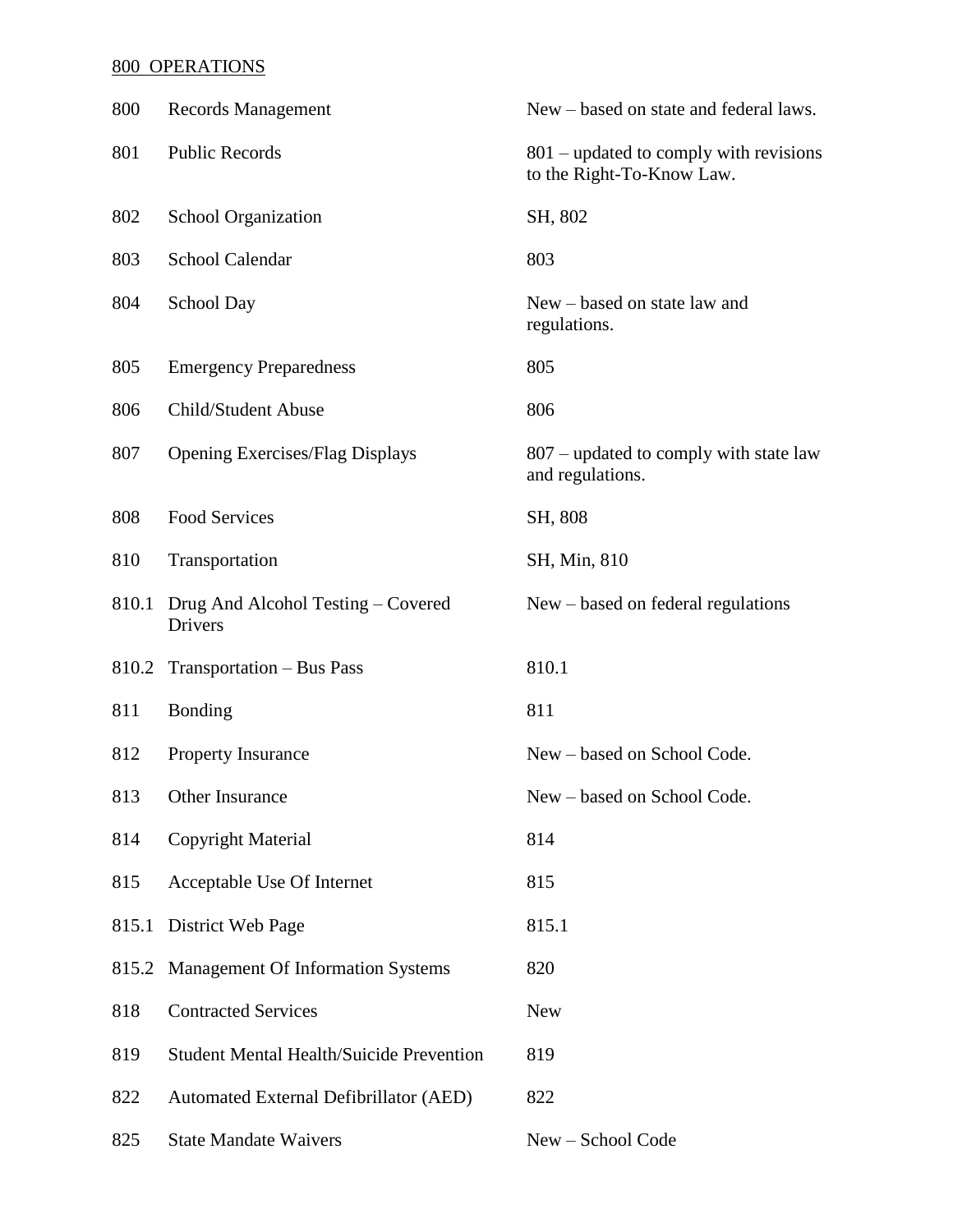- 
- 830 Breach Of Computerized Personal Information

New – based on state and federal law.